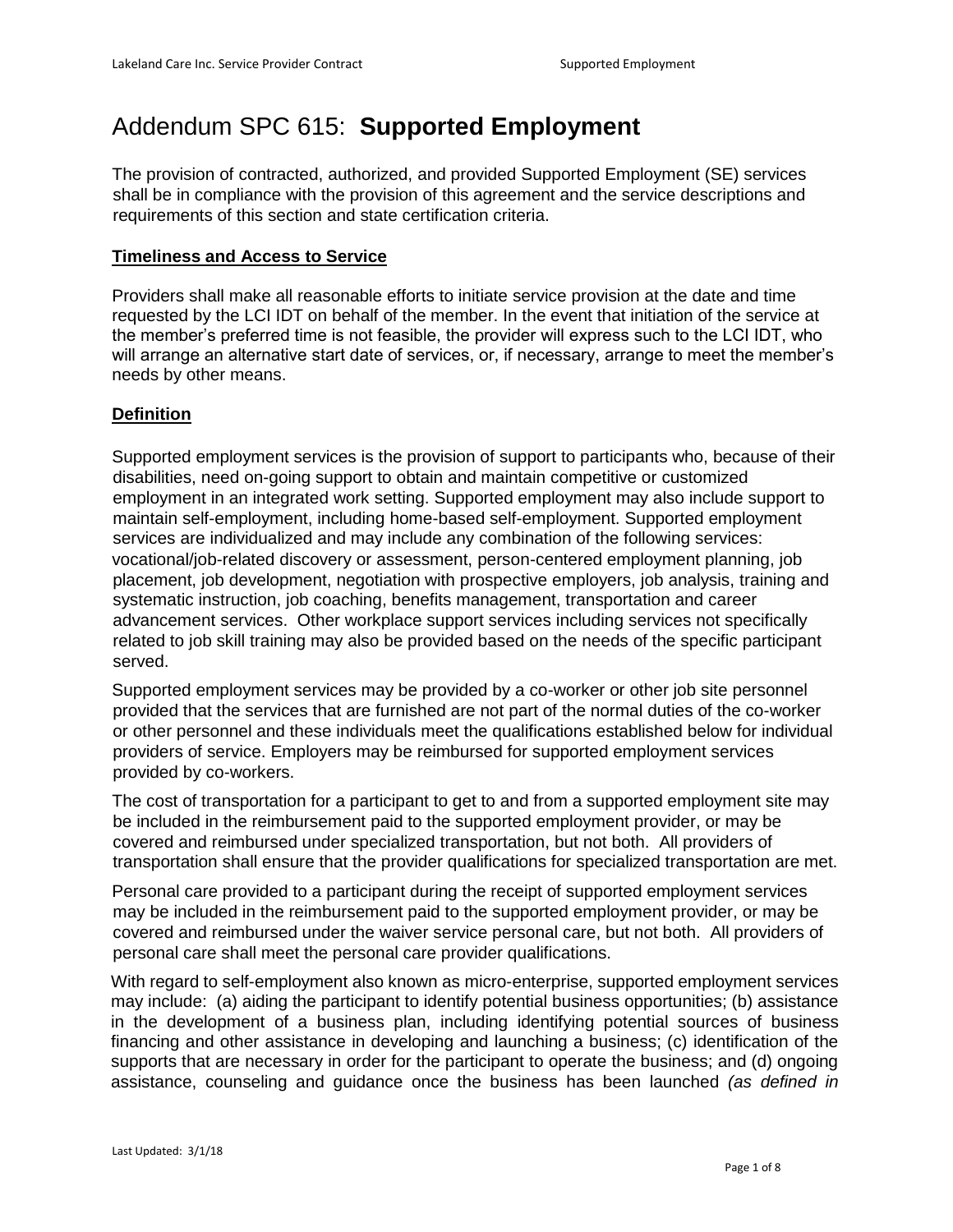*Wisconsin's s. 1915 (c) home and community based waiver services waivers #0367.90 and #0368.90 required under s. 46.281(1)(c), Wis. Stats.).* 

*Integrated Employment* is defined as working for at least minimum wage in a community based job (i.e., a job that is not based in a community rehabilitation facility, sheltered workshop, enclave or residential long-term care institution for people with disabilities). The employment must be in a work setting where, to the extent the employment typically involves interaction with others, the interaction is predominantly with co-workers or business associates who do not have disabilities or with the general public. Integrated employment includes employment located in a community business, self-employment and ownership of a micro-enterprise with the outcome of earning competitive wages. Integrated employment does not include employment in enclaves or work crews, volunteering or work center facility-based employment. There are two kinds of integrated employment located in a community business:

*Customized Employment* is a position in which a vendor individualizing the employment relationship between employee and employer in ways that meet the needs of both. It is based on "discovery" of the skills, strengths, and interests of the person with a disability, and is also designed to meet the specific needs of the employer. Customized Employment relies on a negotiation rather than competitive approach with an employer.

*Competitive Employment* is a position in which a vendor assists an individual to apply for and fill existing positions in that community business.

*Micro-Enterprise* is an employment option for a member to own his or her own business with typically less than ten employees; commonly sole proprietorships with limited earning capacity. Micro enterprise can play an integral role in helping individuals with significant disabilities earn income and engage in meaningful activities of their design.

*Competitive Wage* means a payment for work that is generally equivalent to the payment made to others performing similar work. Competitive wage does not mean commensurate wage or special minimum wage or sub-minimum wage.

*Job Development* refers to services to develop job openings through direct employer contacts for members who need assistance in their job search. Activities of development include but are not limited to: Assistance completing applications, developing a resume, and practicing interview skills, conducting a job search with employer contacts being specific to each member, and presentation of the member's individualized portfolio and negotiation with employers.

*Job Coaching* is a service provided by paid staff to assist members on the job site and also includes assistance with transportation to the job site. This service may be provided from a few days to several months, depending on the needs of the member. Job coaching is not to be used 100% of the time with a member, and should not be expected to continue as long as the member is working. This service is not intended to do the job in place of the member. There is an expectation that proper use of job coaching includes fading as a member learns the skills of a job. DVR may use the term Systematic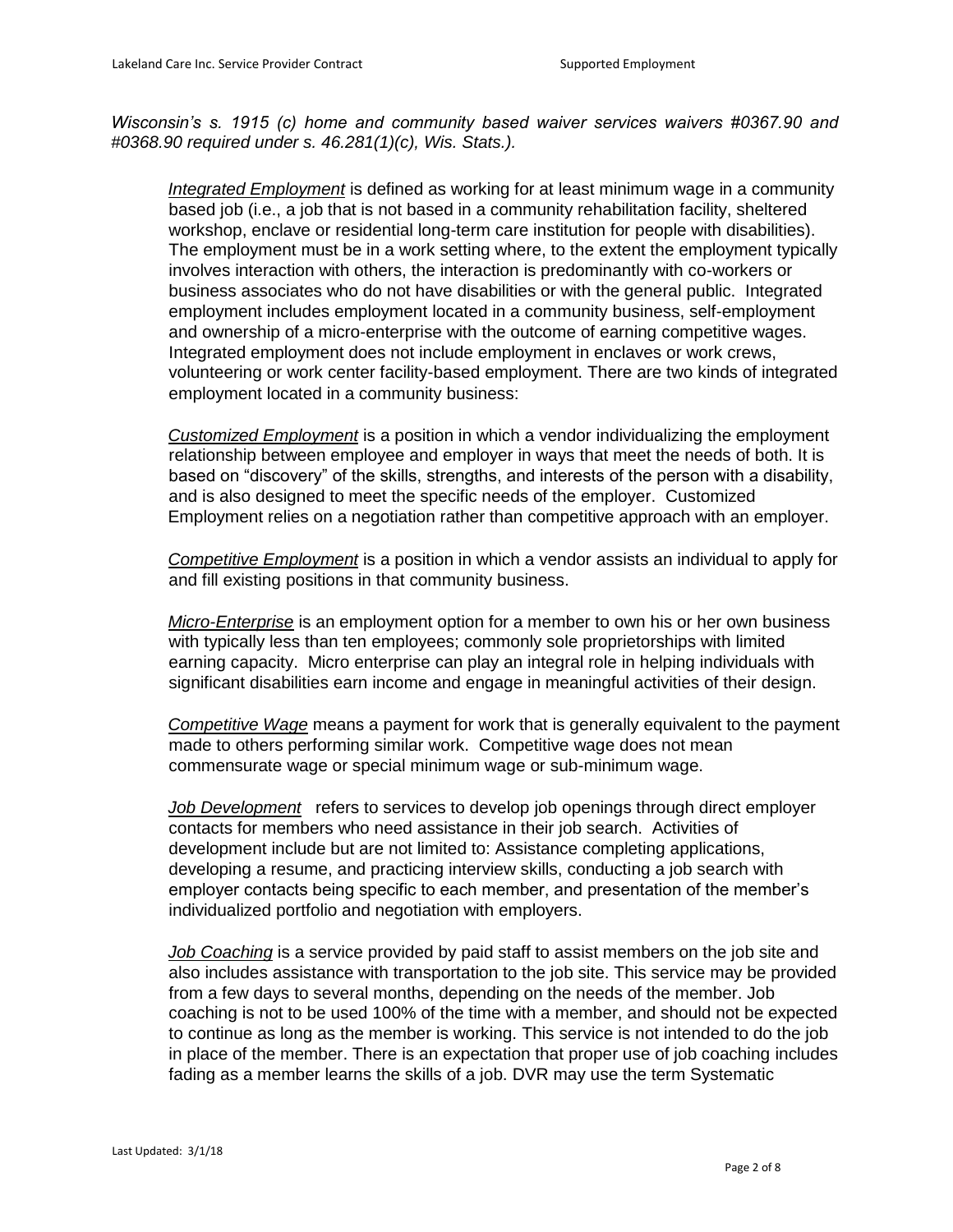Instruction in place of Job Coaching. Systematic Instruction is designed to serve as a description of how the skill will be taught or to learn the job through data-driven teaching.

*Group Employment/Enclave* is a group of three (3) or more individuals with disabilities working typically through a contract between the business (owner/operator of the business where the work is done) and Provider. The individuals are supported as a group who share support staff and typically are transported to and from the work setting as a group. Participants may or not be paid a competitive wage and may be earning subminimum wage. Interaction is predominately with the other members of the enclave/work crew, rather than with co-workers who do not have disabilities and/or the general public.

Groups shall consist of one (1) Provider staff with no greater than eight (8) members/participants. Team may authorize coverage of member transportation to/from work site; however, Provider travel time is only reimbursable when Provider is transporting members.

*Workplace Personal Assistant's (WPA)* roll is to provide personal and/or supportive care and follow along services that may be necessary for the member to maintain integrated employment. An individual receiving this service may have a disability and job coach fading to natural supports may not be feasible and the individual is deemed to require on-site supports for a substantial portion of their work hours. The specific services required will be individualized based on the individual's personal care and long term support needs. The WPA is responsible for assisting the individual with disabilities in completing tasks, providing follow along supports and to promote independence at their employment site.

## **Standards, Training, and Competency**

#### **Standards**

Providers must be able to demonstrate the ability and qualifications to provide SE services through one of the following ways:

- Commission on Accreditation of Rehabilitation Facilities(CARF)
- Receiving accreditation by another nationally recognized accreditation agency
- The existence of a current contract with the State's Vocational Rehabilitation Agency (DVR) for SE service provision; or
- The submission of written documentation that evidences the Provider's competency
- Meets all DVR Technical Specifications related to SE
- Provider qualifications are expanded to allow agencies to qualify by meeting National APSE Supported Employment Quality Indicators, and individuals to qualify by meeting National APSE's Supported Employment Competencies relevant to particular aspect(s) of SE being provided including the APSE CESP Exam
- **•** Customized Employment Certification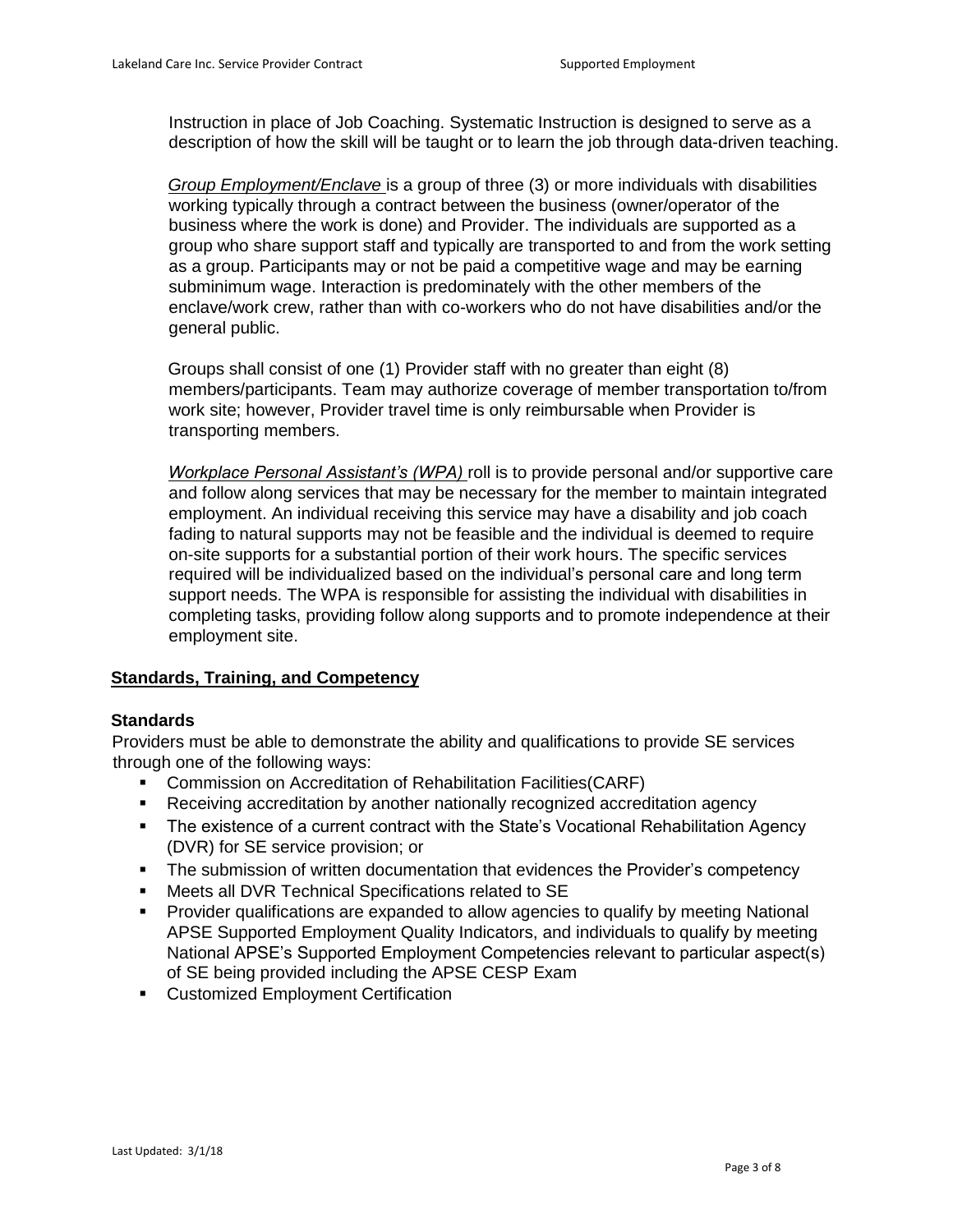# **Training and Competency**

SE Services shall be provided by personnel that have skills and abilities in the areas of assessment, job development, job placement, job retention and evaluation including, but not limited to:

- Knowledge of specific member needs and abilities, which may include personal care services
- Knowledge, skills, and ability in assessing individuals with disabilities
- Skills in work site analysis
- Skills in assessing needs for assistive technology, disability accommodations, and individual ergonomics
- **Skills in the area of job development**
- Skills in the area of sales and marketing
- Skills in the area of job coaching
- Skills in the area of outcome development and program evaluation

# **SE Training**

Provider shall ensure employees providing SE Services have training in the following areas:

- 1. Provider agency's recording and reporting requirements for documentation of the services.
- 2. Training on the provision of services being provided.
- 3. Information and Provider procedure for adherence to the following LCI policies:
	- a. Critical Incident Reporting
	- b. Restraint and Seclusion Policy and Procedure
	- c. Communication Expectations
	- d. Unplanned use of restrictive measure
	- e. Confidentiality

## **Service Requirements**

- The cost of transportation for a member to get to and from a SE site may be included in the reimbursement paid to the supported employment provider, or may be covered and reimbursed under specialized transportation, but not both. All providers of transportation shall ensure that the provider qualifications for specialized transportation are met.
- Personal care provided to a participant during the receipt of supported employment services may be included in the reimbursement paid to the supported employment provider, or may be covered and reimbursed under the waiver service personal care, but not both.
- Federal and state wage certifications must cover the Member and the employer whenever the Member is paid at a rate less than state minimum wage. All local, State and Federal laws governing any aspect of employment must be followed.

## **Staff to Member Ratio**

The Staff to Member ratio for SE services provided under this agreement will be for 1:1 support unless specifically indicated otherwise in the Rates and Service Codes Chart of this agreement. The Staff to Member ratio for Enclave Groups/Workgroups would not exceed 1:8.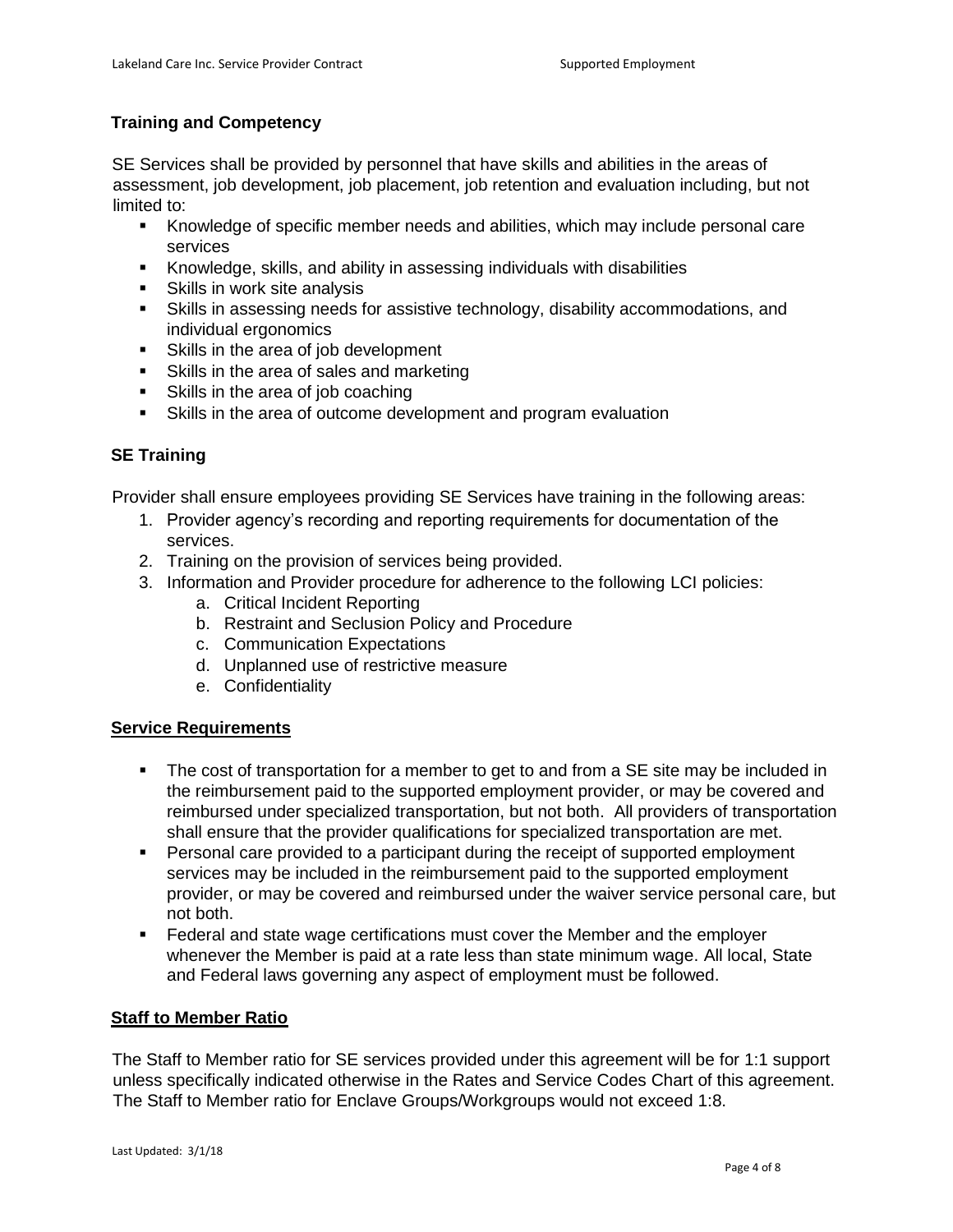#### **Collaboration and Coordination of Care**

Through the use of the Resource Allocation Decision method (RAD), the LCI interdisciplinary team (IDT) staff shall assess the member's needs and outcomes to determine the amount of SE services to be authorized. SE services funded under this agreement will only occur after DVR funding is exhausted, unnecessary, or unavailable. SE services are individualized and may include any combination of the following services: vocational/job-related discovery or assessment, person-centered employment planning, job placement, job development, negotiation with prospective employers, job analysis, training and systematic instruction, job coaching, benefits management, transportation and career advancement services. At the time of the referral the IDT staff shall exchange pertinent information with the provider including the member's outcomes, assessed needs and the amount of authorized units as it relates to SE services.

#### **Documentation**

Provider shall have a written employment plan which clearly states the SE goals and mechanisms for assessing progress. The Provider's documentation file for each member shall include documentation that DVR services were exhausted before authorization of services under this agreement. The documentation file shall also include a copy of the member's assessment, job development plan, ongoing services being provided, and monthly progress reports.

Where Job Development/Job Coaching services are authorized, Provider shall prepare and send the LCI Job Coaching report to the LCI Employment Services Coordinator (ESC) and IDT staff monthly. This report is due to the LCI ESC and IDT staff by the 15<sup>th</sup> of each month. LCI has the right to withhold provider payment if provider doesn't submit this report. Progress reports shall identify the following elements:

- Dates, amount of time and description of activities provided during the past month
- Member's and developer's progress towards each goal or skill related to employment Reasons or suggestions for any lag or lack of progress
- Statement or recommendation for continued participation in the authorized activity
- Names and dates of business contacted on behalf of the specific member
- Dates and times of future scheduled meetings or follow-up calls on member's behalf.

In accordance with DVR technical specifications, a member authorized for a job assessment must have a job assessment completed and delivered to the LCI ESC and IDT staff within sixty days of initiating service. Assessments must include the following sections:

- A list of specific jobs that will be developed.
- An initial list of employer contacts
- A list of employment barriers and strategies to address them
- A checklist of responsibilities for the consumer, DVR staff and vendor
- A checklist of employment preparation needs
- Conditions for the use of internships, work experiences and on-site job coaching
- A list of initial employment preparation efforts, as needed
- **Plans to use work incentives, as appropriate, to maximize earnings**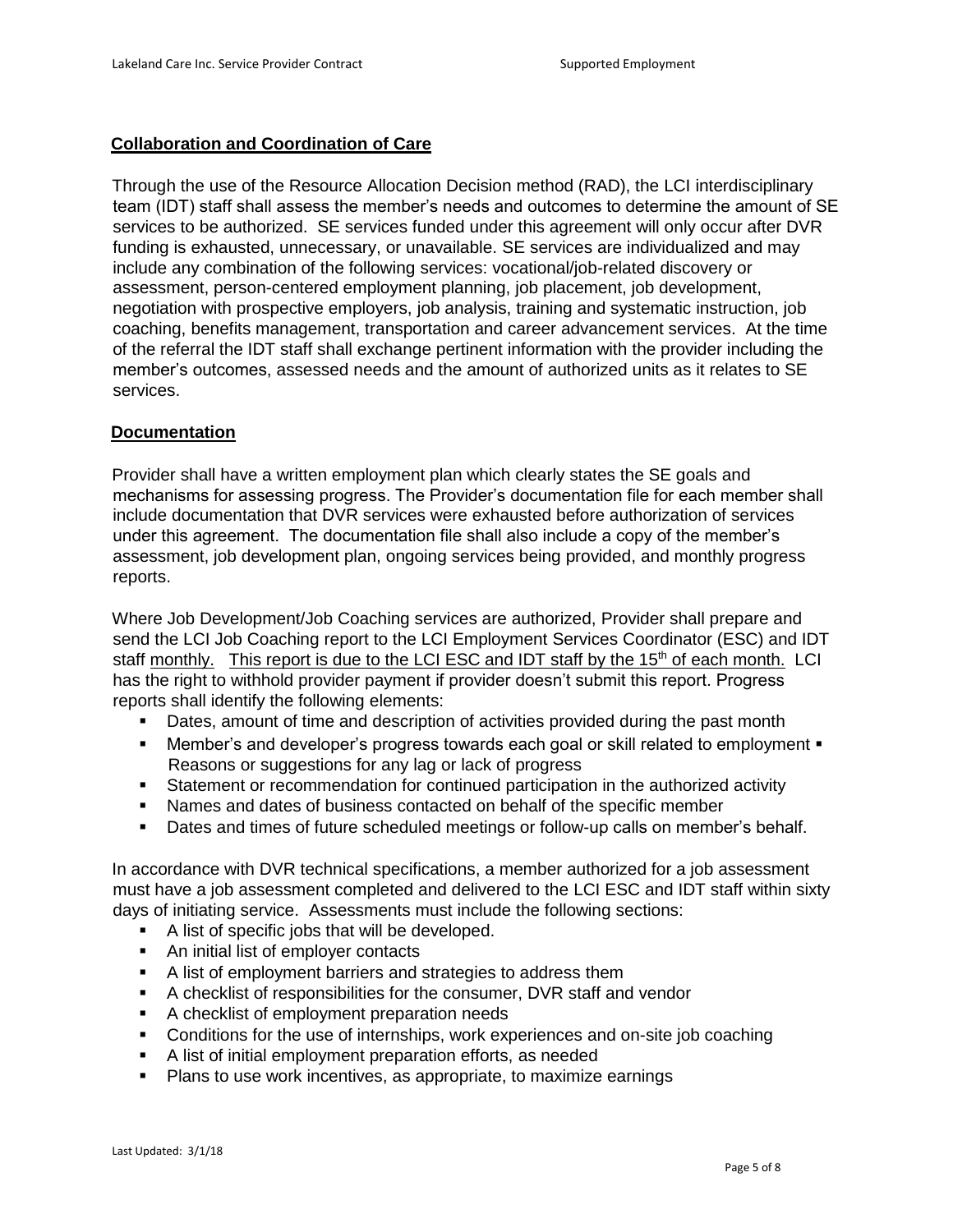- Target wages, hours worked and special conditions that apply to the work site for that consumer (e.g. fragrance-free environment, amount of job structure vs. need for variety, etc.)
- **Short and long-term employment goals**
- Sources of support (e.g. sister drives consumer to work)

Upon the hire of an LCI member by an employer a hire report is due within five (5) work days of hire. This report shall include:

- Name of employer
- **Employer contact information**
- **Member's start date**
- **EXECT** Member's wages and hours of work
- SE supports plan for member (i.e., hours of support needed, schedule of employer contact by SE provider, etc.)

## **Employment Outcome Data Collection and Reporting**

Measuring and evaluating outcomes associated with the purchase of employment services is an essential aspect of ensuring quality and cost-effectiveness. To this end, Employment Service Providers shall report employment outcome data in the Department of Health Services Program Participation System (PPS) in May and November of each year from pre-populated lists of members served. The pre-populated list of members, for whom employment outcome data must be reported, is visible upon login to the PPS system and navigation to the Employment Outcomes page. The pre-populated list is updated prior to each data entry period. Data reported will be for the month prior to the reporting month: April will be reported in May; October data will be reported in November. Employment service providers shall ensure that staff who are identified to do the data entry take the steps necessary to gain security access to the PPS system and complete training on using the PPS system to report employment outcome data.

## **Billable Units**

Providers should reference the Rates and Service Codes Chart of this agreement for rates and units. Units of SE are billable for a member when the member is authorized and receiving SE services. Increments of 15 minutes will be used to bill LCI.

Provider service rate for provision of SE services should incorporate all administrative and business functions related to the provision of this service. Contracted rates expect the provision of administrative functions necessary to provide the service and are not billable beyond units provided to each authorized members.

- 1.) Only units of service directly related to the authorized member may be billed under this service. The following services constitute directly related services:
	- a. Face-to-face contact with member by Provider personnel for the purpose of addressing supported employment services
	- b. Transportation of the Provider personnel to the member's employment for the purpose of observing the member at the work site. In the event that provider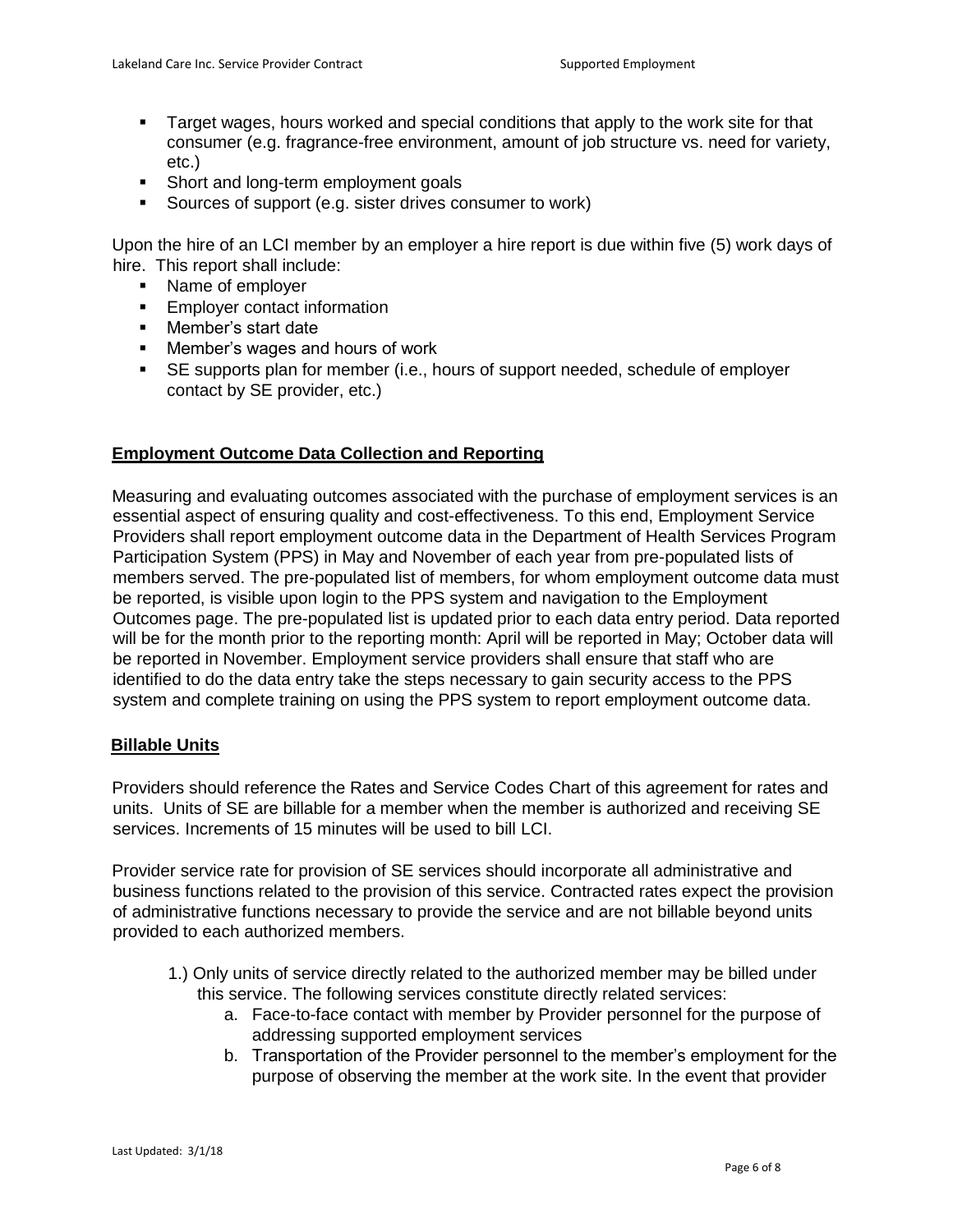personnel transport the member to employment, this service is defined as face to face contact with member.

- i. Travel of the Provider personnel from the member's employment site is not billable under this member's authorization unless the member is being transported by the Provider personnel from the work site location to another location.
- ii. The following list of allowable functions are appropriate and billable, when authorized as an indirect cost:
	- 1. Phone and face-to-face contact with the employer on behalf of a specific member, IDT staff, guardian, ancillary service providers of the member, and related formal and informal supports of the member.
	- 2. Necessary time to gather and write LCI reports.
- iii. The following list of Provider functions are not appropriate nor billable under individual member authorizations
	- 1. Provider agency staff meetings, training, in-services
	- 2. Administrative tasks necessary to provide services
	- 3. Only one provider agency staff is billable for service at the same time. If more than one Provider personnel is present to perform SE services, Provider may only bill units for one personnel.

Job Assessment services provided under this agreement will be provided and billed in accordance with DVR technical specification at the Provider's hourly contracted rate per this agreement.

Job development services provided under this agreement will be provided and billed in accordance with the technical specifications for Job Development.

#### *Technical Specifications for Job Development:*

- Job development services provided under this agreement will be provided and billed in accordance with the specifics of DVR and this addendum, at the Provider's quarter hour contracted rate per this agreement.
- Under this agreement, only job development specific to the authorized member is billable to each member. The Provider's general marketing and employer contacts are incorporated in the Provider's administrative functions and are not billable to specific members under this agreement.
- Job Development is not to exceed 90 calendar days. If a placement has not been secured for a member within 90 days, Provider billing should cease pending a staffing with member, IDT staff, and other related parties. Job development past the 90 days will necessitate written approval from the LCI IDT staff and/or LCI ESC, up to and not to exceed an additional 60 days. To be approved for an extension of the 60 days the plan to secure employment must indicate specific modifications to the job development plan or the strategies to secure a job.

Job Coaching services provided under this agreement will be provided and billed in accordance with the technical specifications for Job Coaching.